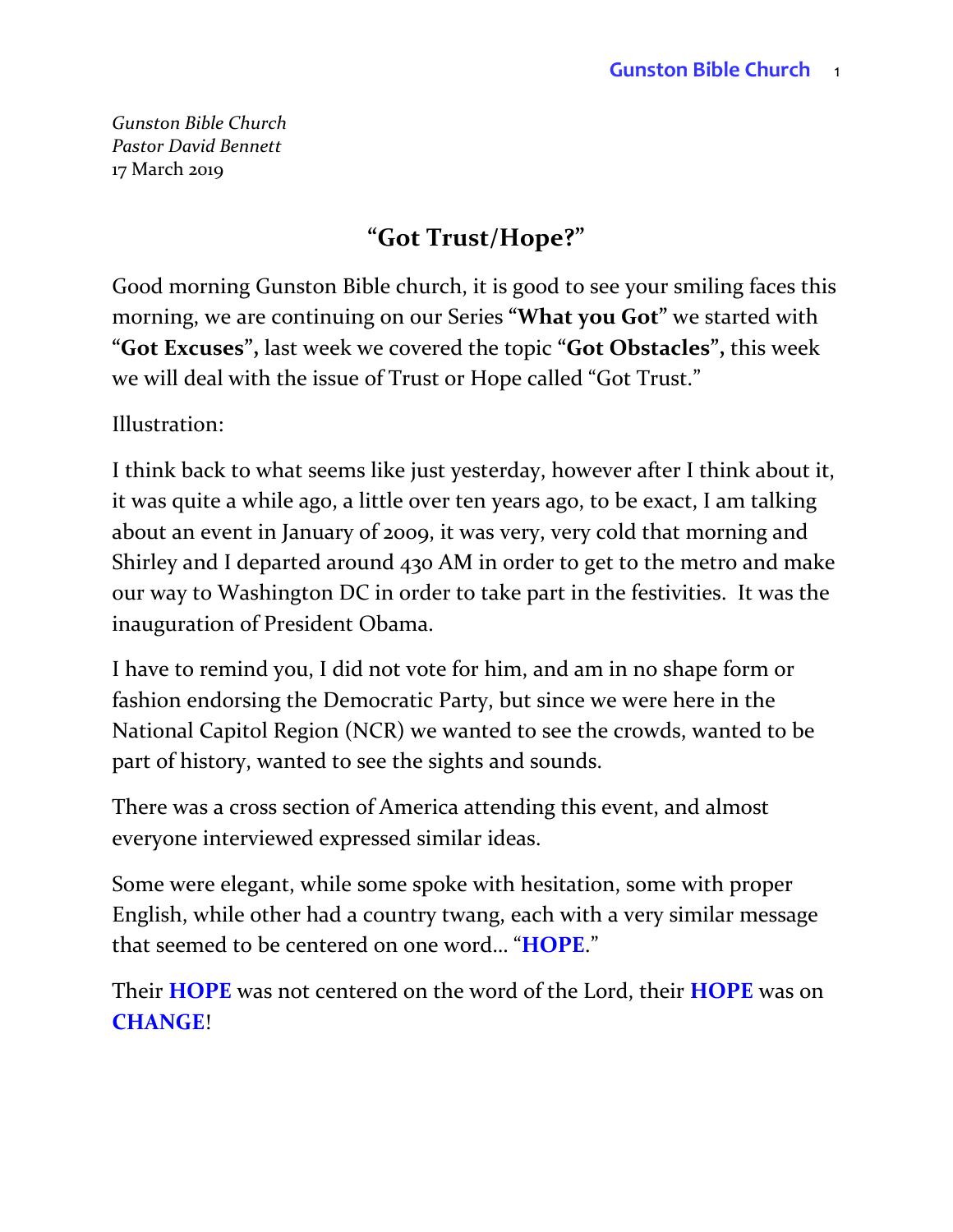To the thousands interviewed, **HOPE**, was a new face in the white house, the expectation was that life would be better for them, they were counting on a government, that had failed to do for them what they had **HOPED** for.

They were depending upon the government, the congress, the President, for change, they **HOPED** for a better day, as it was right around the corner.

Getting back to the crowds of the inauguration, these people came from all over the United States as well as many from abroad to see the change. They were like sheep, looking for something that they had not found.

They were looking for a man or a government to do something for them; they were **HOPING** that President Obama would wave his magic wand and give them what they needed to be happy.

Fast forward to today, and we are still looking for and in need of **CHANGE**, **HOPE** is still a central theme, but we need to ask ourselves what are we placing our **HOPE** in?

Illustrations:

From Parade magazine comes the story of self-made millionaire Eugene Land, who greatly changed the lives of a sixth-grade class in East Harlem. Mr. Lang had been asked to speak to a class of 59 sixth-graders. What could he say to inspire these students, most of whom would drop out of school?

He wondered how he could get these predominantly black and Puerto Rican children even to look at him. Scrapping his notes, he decided to speak to them from his heart. "Stay in school," he admonished, "and I'll help pay the college tuition for every one of you." At that moment the lives of these students changed. For the first time they had hope.

One student said, "I had something to look forward to, "**HOPE**" something waiting for me. It was a golden feeling." Nearly 90 percent of that class went on to graduate from high school.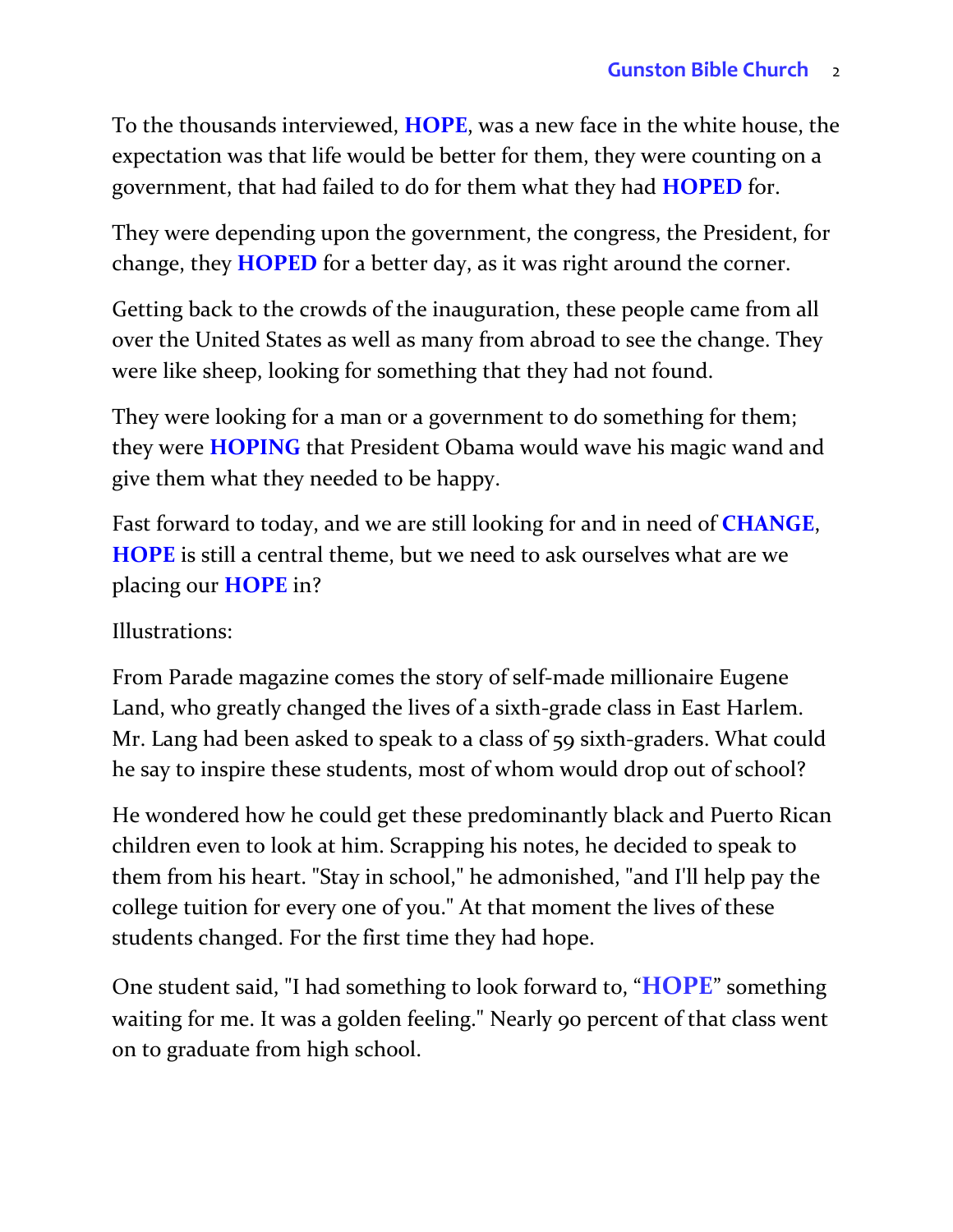WE could look back to those that crowded the lawn and streets of Washington DC looking for Change looking for hope and if we are to be honest with you, a lot of times in many churches across America, we see that same look on the faces of those attending as we did that morning at the inauguration.

We see people searching for, longing for a change as some come to church for a fix, they need change and are full of **HOPE**.

- $\checkmark$  They want a shot of inspiration,
- $\checkmark$  Wave the same magic wand,
- $\checkmark$  They want a Religious experience

And then they are gone, just like all those that left the inauguration, and they go back to their own walks of life, and most of the times do not experience what they were looking for.

Everyone faces limitations in life, such as, education, relationships, finances, abilities, communication or perceptions.

When you come to such an obstacle, at whose resource do you look to in order to determine if you will overcome it or fail?

Does fear set in when you try to predict how you will fare?

One of the major causes of fear is relying on what the Bible calls the arm of the flesh.

This is focusing on trusting in his own abilities to cope and deal with challenges you can recognize if you are operating in this area when you look to yourself or natural plan and not to God.

What do you trust in? Who do you trust in? When the chips are down, where do you turn to?

### **1. Putting your trust in Man?**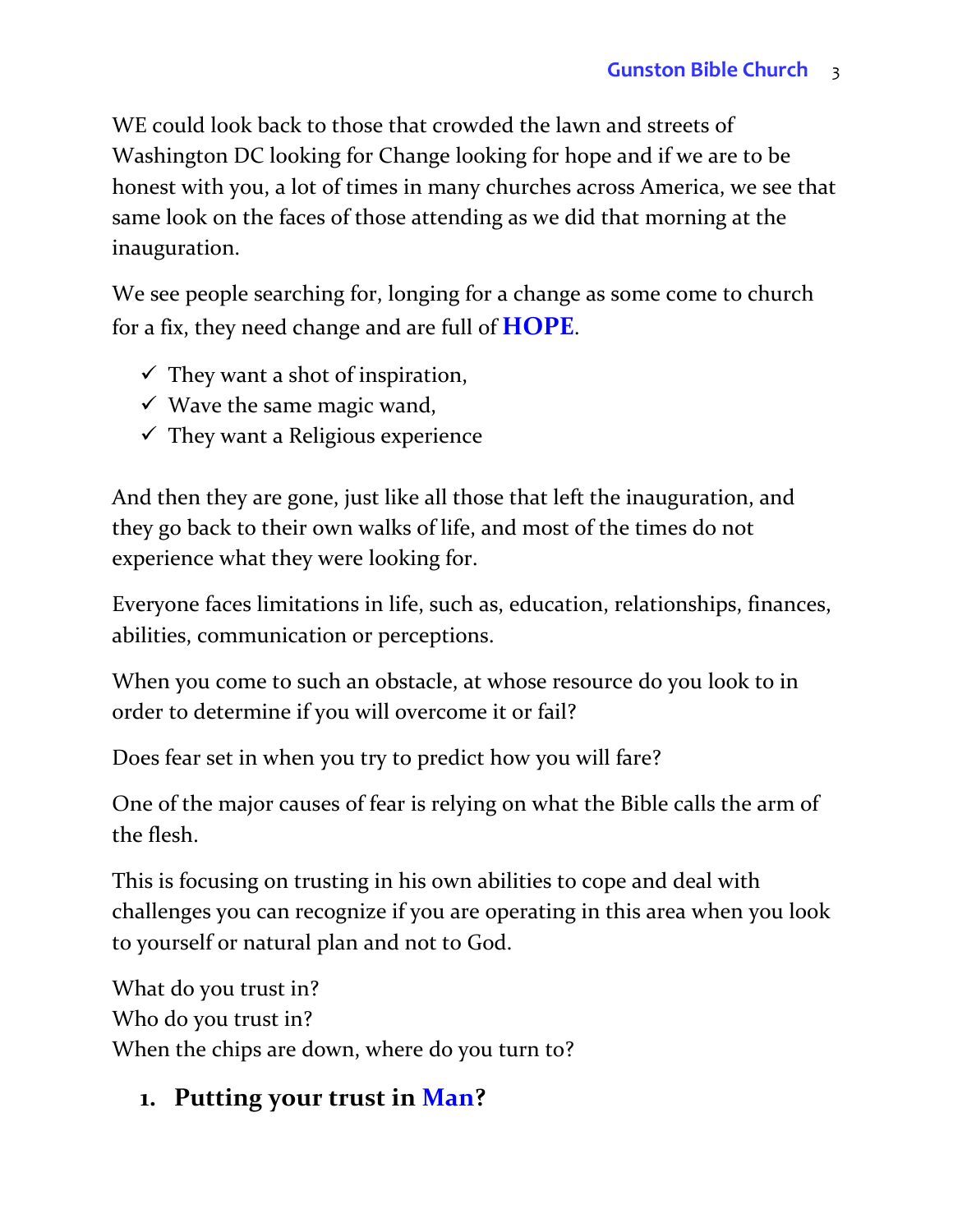**Jeremiah 17:5-6 (NASB),** *<sup>5</sup> "Thus says the LORD, "Cursed is the man who trusts in mankind and makes flesh his strength, and whose heart turns away from the LORD.* **<sup>6</sup>***For he will be like a bush in the desert and will not see when prosperity comes, but will live in stony wastes in the wilderness, a land of salt without inhabitant."*

When we trust in our natural capabilities and strengths to deliver us, we place our confidence in and get our allegiance to ourselves instead of God, in doing this our hearts depart form him

## **Job 8:13-14 (ESV), <sup>13</sup> "***Such are the paths of all who forget God; the hope of the godless shall perish.<sup>14</sup> His confidence is severed, and his trust is a spider's web."*

The person who trusts in man is likening to a desert plant, (Tumble weed) a piece of desert scrub. They are dry and bear no fruit.

All their effort is out into getting a tiny bit of moisture. They live on the salty, barren, uninhabited land. They were made for hard living in a rough land.

They separate from their root in autumn, tumbling across the dry ground spreading their seeds as they go.

They are considered noxious weeds, which in layman's terms are plants that are injurious to agriculture, crops, and animals.

In other words, a man who looks to his own means and abilities, and not to God, brings negative things to not only himself but everyone he contacts.

Being a tumble weed is not Gods plan for us, he wants us to bear fruit and be blessed.

**Proverbs 29:25 (NASB),** *"The fear of man brings a snare, but he who trusts in the Lord will be exalted."*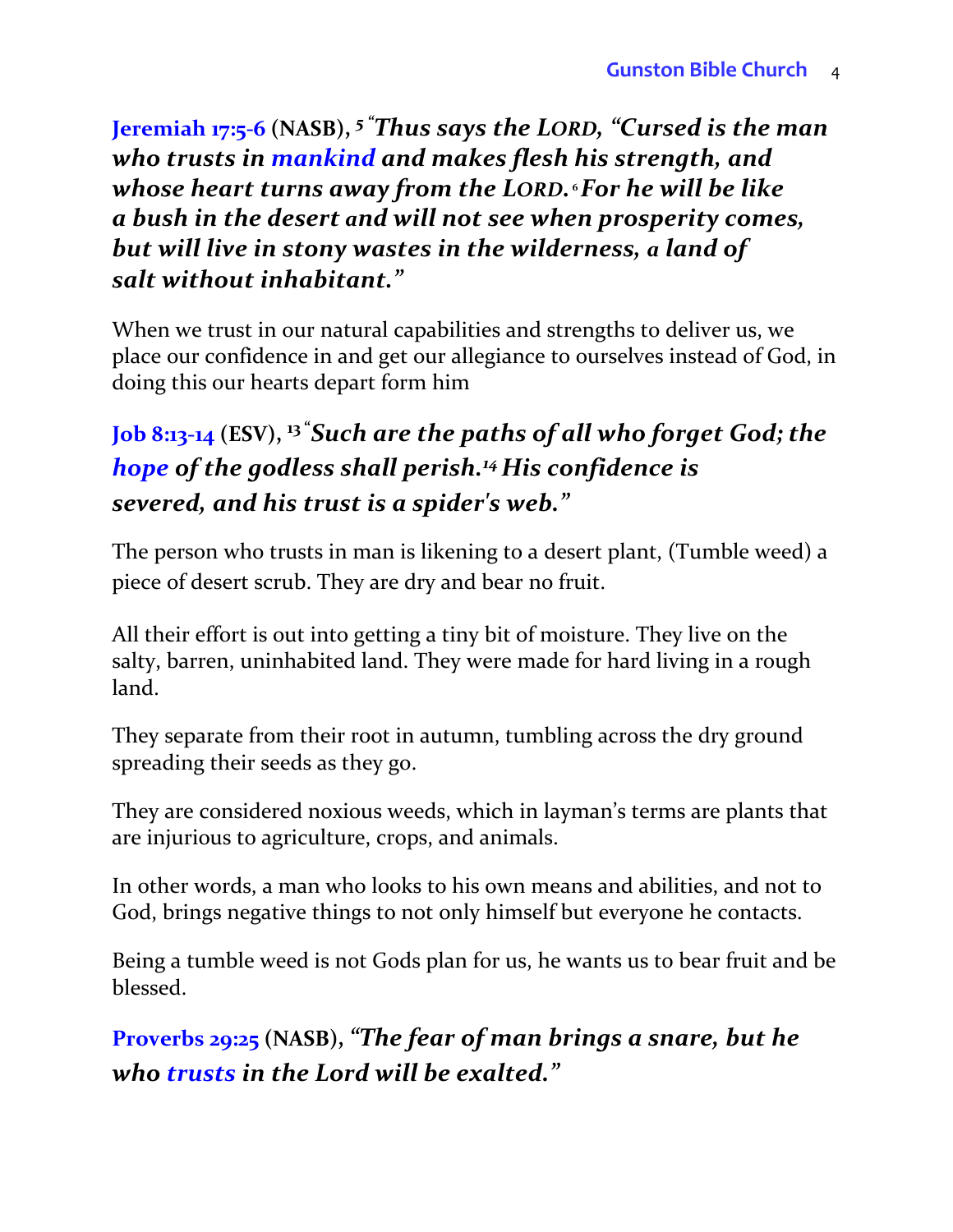Where do you place your **HOPE** in? Another Biblical way of saying **HOPE** is **CONFIDENCE**.

Where is your confidence?

We have just seen from the above verse that when it is placed in man, it is cursed.

When you walk with **CONFIDENCE** it is a great thing!

Being part of God's plan, you stop running around looking for **HOPE**, looking for someone or something to satisfy your **HOPES**, your desires.

Additionally, depending on the Arm of the flesh causes us eventually to come to an end of ourselves.

Getting back to the point, we will see at some point, everything we have or that we own will not be enough, it will never satisfy.

When people recognize their flesh is not powerful enough to solve their challenges they often turn to futile activities

- $\checkmark$  Some destroy themselves through drugs or alcohol abuse
- $\checkmark$  Some destroy themselves through irresponsible financial behavior
- $\checkmark$  Some destroy themselves through eating disorders
- $\checkmark$  Some destroy themselves through work or other activities designed to occupy their minds
- $\checkmark$  You can fill in the blanks

When all the above cannot satisfy, or numb the pain any longer, as a last resort they finally turn to God

**1 Corinthians 1:19-27** (NASB), **<sup>19</sup>** *"For it is written, "I will destroy the wisdom of the wise, and the cleverness of the clever I will set aside." <sup>20</sup> Where is the wise man? Where is the scribe? Where is the debater of this age? Has not God made foolish the wisdom of the world? <sup>21</sup> For since in the wisdom of God the world through its wisdom did not come to know God, God was well-*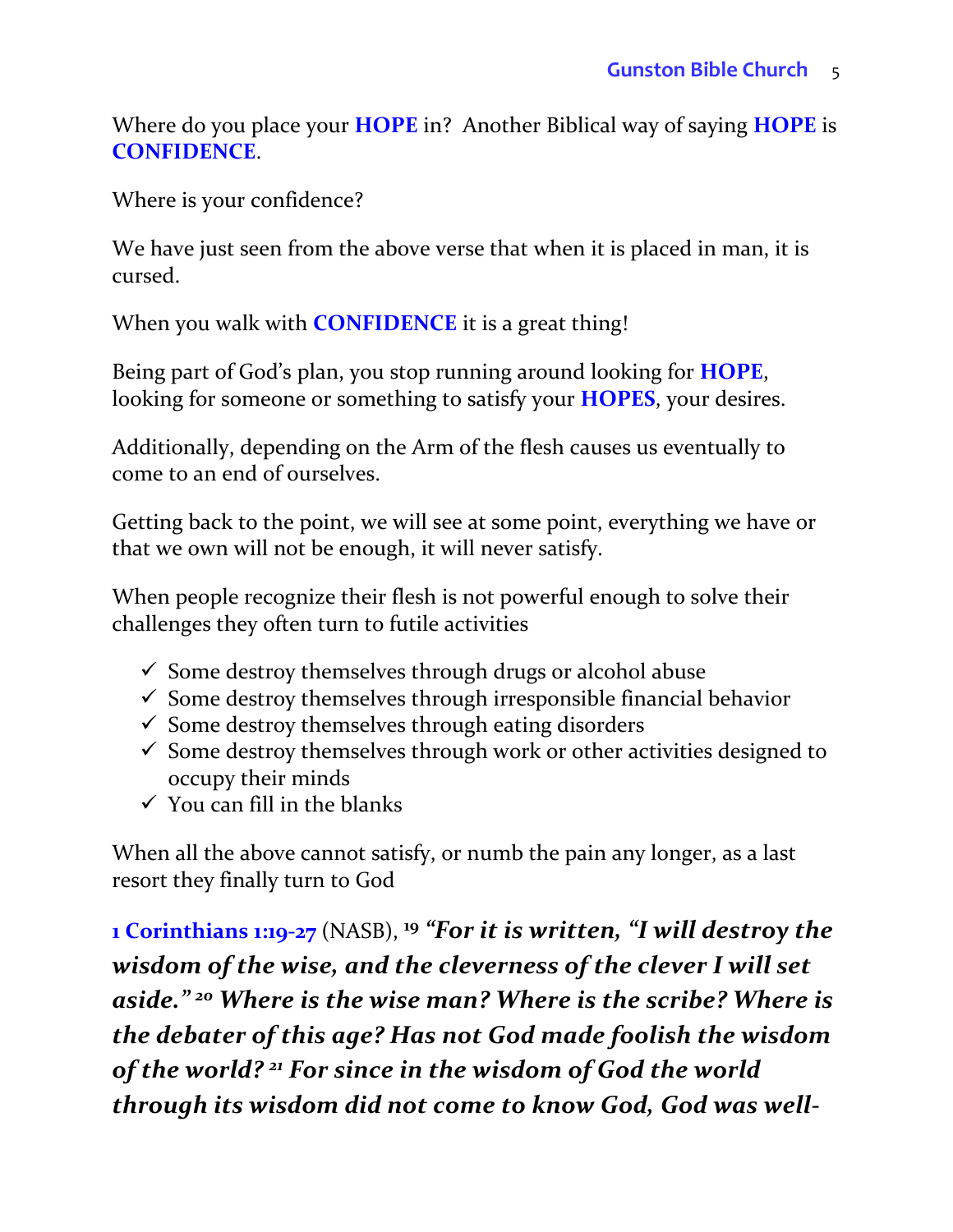*pleased through the foolishness of the message preached to save those who believe. <sup>22</sup> For indeed Jews ask for signs and Greeks search for wisdom; <sup>23</sup> but we preach Christ crucified, to Jews a stumbling block and to Gentiles foolishness, <sup>24</sup> but to those who are the called, both Jews and Greeks, Christ the power of God and the wisdom of God. <sup>25</sup> Because the foolishness of God is wiser than men, and the weakness of God is stronger than men. <sup>26</sup> For consider your calling, brethren, that there were not many wise according to the flesh, not many mighty, not many noble; <sup>27</sup> but God has chosen the foolish things of the world to shame the wise, and* **God has chosen the weak things of the world to shame the things which are strong,"** 

Before a Balloon is filled with Helium or air it has no life of its own, however, once helium fills the balloon it has the potential to fly high.

Most of the time when you go to the store or carnival to buy one of those balloons, they are not flying around because they are tied down. They are tied down to something intended to keep them on the ground.

Many Christians are aware of the Holy Spirit they have inside but are tied down. They can't fly high because they are tied down. Walking in the flesh keeps them from experiencing their potential to fly high.

What do you trust in? Who do you trust in? Who do you turn to?

The first point we talked about was, putting your trust in man, the next point is…

# **2. Putting your trust in God**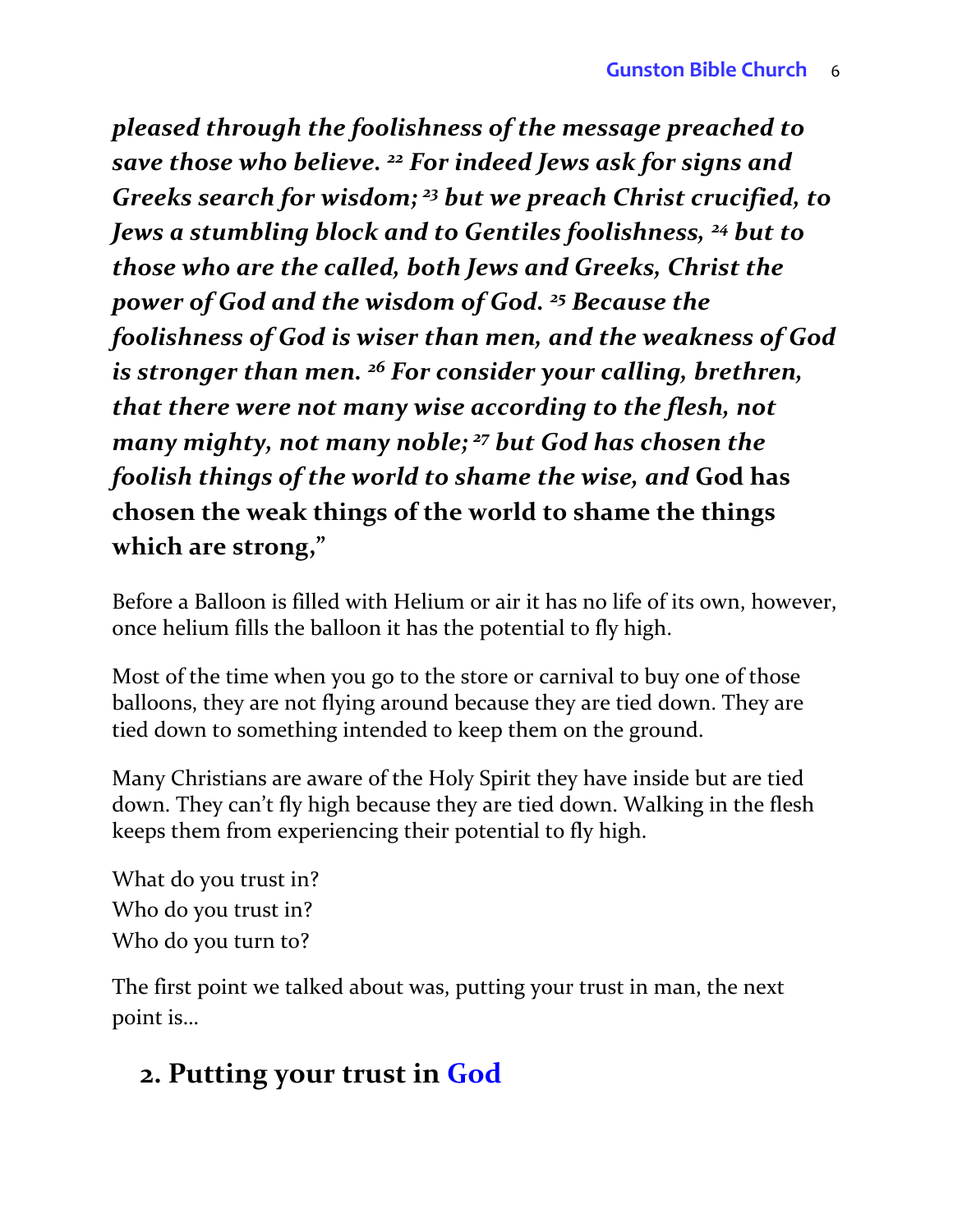**Jeremiah 17:7-8 (NASB), <sup>7</sup>** *"Blessed is the man who trusts in the LORD And whose trust is the LORD. 8 "For he will be like a tree planted by the water, that extends its roots by a stream and will not fear when the heat comes; But its leaves will be green, and it will not be anxious in a year of drought nor cease to yield fruit."* 

Being blessed or as other translations say "Being made happy" is an action statement. Happiness is not an instant condition; happiness is a process that develops and continues when maximum metabolized **TRUTH** circulates your soul.

Happiness is a process, as stated earlier it is not an instant condition, because learning and applying **TRUTH** takes time.

It is a process, a little today and a little more tomorrow, we continue to grow by applying the Word of God over our life.

In contract to the tumble weeds on the dry and barren land, the one who puts their trust in the Lord is likened to a strong fruit tree, planted by the waters.

Such a person is like a tree by the waters where God provides an endless source of blessing and strength, flowing all the time, no matter the circumstances.

When you trust in and hide in the Lord, although years of drought may dry up around you, those frustrating imitations will not touch you.

#### **Our God is able!**

You will continue to increase, flourish and develop fruit

Remember those that trust in themselves are **CURSED** and live in parched places, a desolate wilderness.

Terrorists, rumors of wars, a poor economy, plummeting stock market, sickness, unemployment, and many other traumas or circumstances may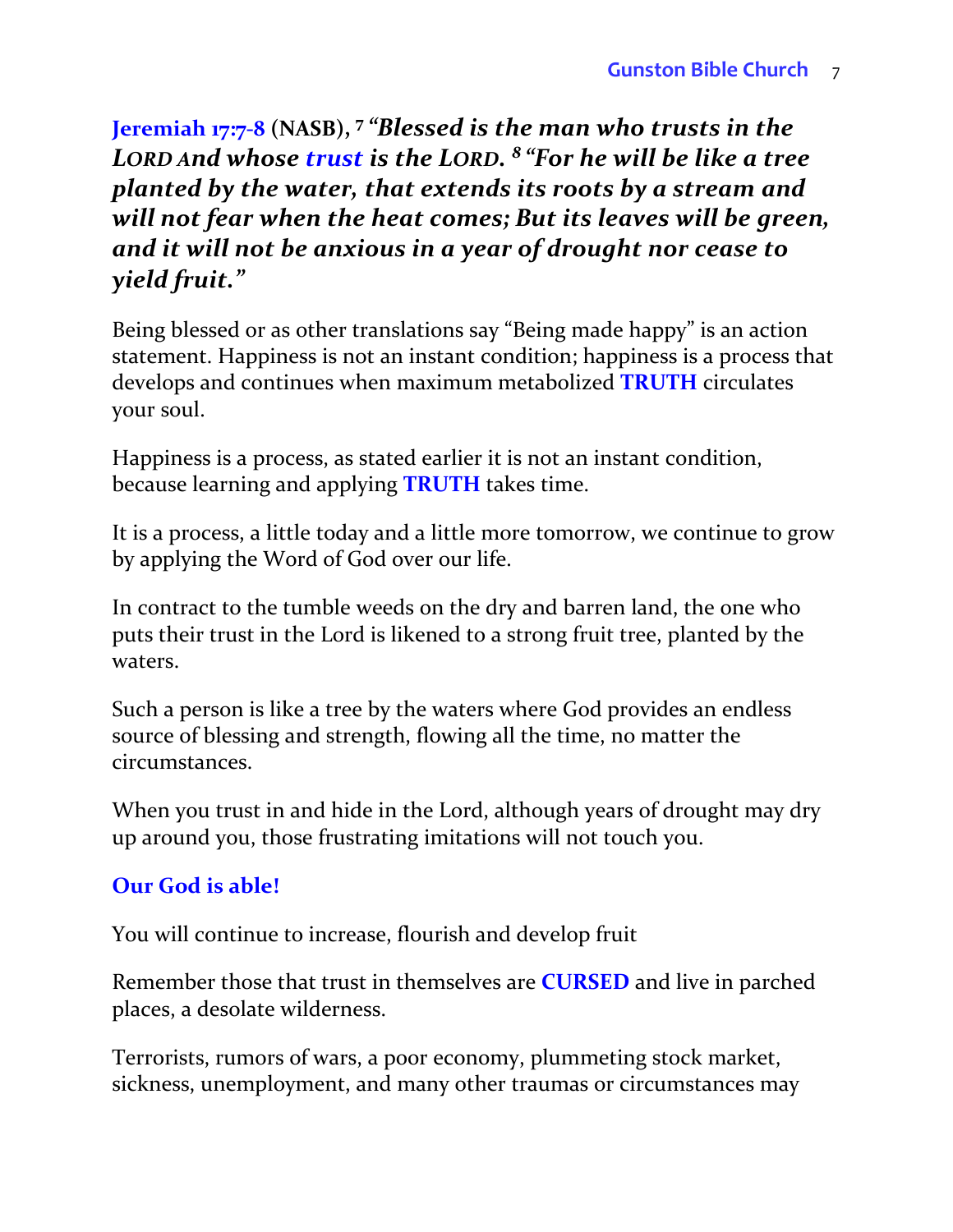surround you, however if you are planted in the anointing of God, you will still know his goodness

Does your life resemble an **Oasis** or a **Desert**?

Where is your trust placed in?

Trust in God and flourish, or look to yourself and wither away

#### **Romans 8:31 (NASB),** *"What then shall we say to these things? If God is for us, who is against us?"*

Destructive fears are produced not only by trusting in the arm of flesh but also by believing information that comes from sources other than God.

Many people, sadly to say but at times entire congregations have allowed themselves to become weighed down by fear, because they focused on how circumstances looked

This type of fear has significantly increased as people have glued themselves to their television sets, watching all the horrific things happening all over the globe

The media is often the bearer of bad news the more dramatic or horrific the larger the ratings, when this is the majority of your diet and this is what you ingest, you will typically have a negative attitude, rather than allowing ourselves to feed upon a different source

Illustration of a first Sergeant verses a Master Sergeant

**Philippians 4:19 (NASB),** *"And my God will supply all your needs according to His riches in glory in Christ Jesus."*

**Proverbs 3:5 (NASB),** *"Trust in the Lord with all your heart and do not lean on your own understanding***."**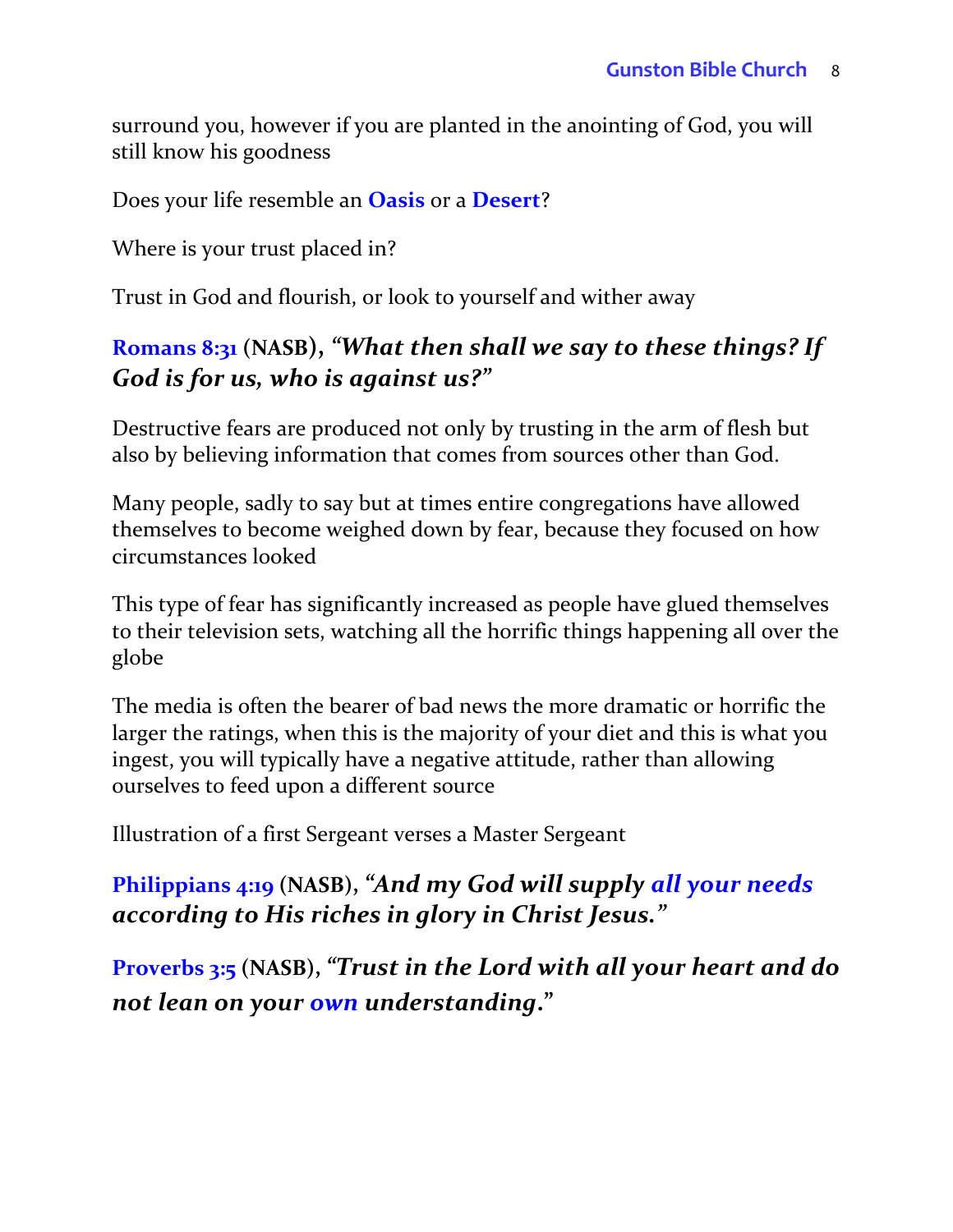**What** do you trust in? **Who** do you trust in? Who do you **turn** to?

The first point we talked about was, putting your trust in **MAN**, the last point was putting your trust in **GOD**, the next point is…

# **3. Walk by Faith not by Sight**

### **2 Corinthians 5:7 (NASB), "***For we walk by faith, not by sight."*

God wants us to face every **obstacle** or challenge in our lives with faith, not relying upon what we see with the natural world but rely upon what his word says.

In order to do this we still need to have what is called a healthy realism, this is where we see the world as it is and do not ignore the situation that we are facing, but take it in context with the Word of God.

In other words I would not simply ignore the circumstances like walking out into a busy freeway, never minding the oncoming traffic but say my God will protect me.

Another example would be to stop taking your medicine when you are diagnosed with a disease, or refuse treatment, by saying the same thing, my God will protect me.

This is not what the above verse is talking about by walking by faith, this is just foolish.

Instead of denying the problem exists, we need to **PRAY**, speak the Word of God over those areas to bring them into the alignment with his Word.

And then listen intently to God and do what he tells us to do about them.

Again, let me say we **DO NOT** ignore the circumstance, but **acknowledge** it, realizing that the circumstances are real, and yet we know we serve a God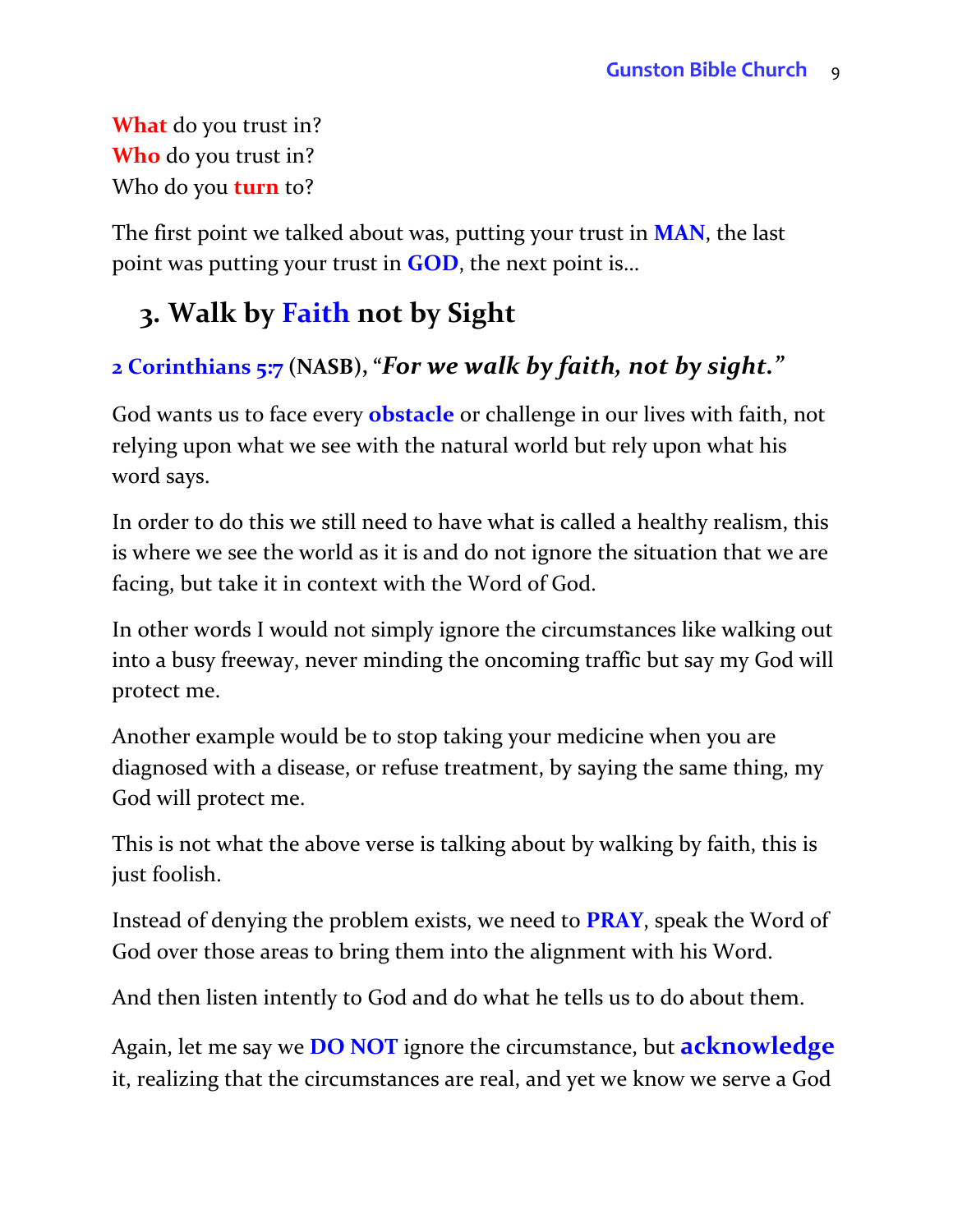that is **ABLE**, therefore we speak the word of God over them and move forward with his authority by faith.

## **2 Corinthians 4:18** (NASB), **<sup>18</sup>** *"While we look not at the things which are seen, but at the things which are not seen; for the things which are seen are temporal, but the things which are not seen are eternal."*

The evening of September the 11<sup>th</sup> 2001, after terrorists attacked the United States President George W. Bush pleaded in his remarks to the nation.

Tonight I ask for your prayers for all those who grieve, for the children whose worlds have been shattered, for all whose sense of safety and security have been threatened and I pray they will be comforted by a power greater than any of us, spoken through the ages in Psalms 23, **"***Even though I walk through the valley of the shadow of death I will fear no evil, for you are with me."*

The president recognized the extremely difficult situation we faced, however, he encouraged us with the Word of God, admonished us not to walk in fear because God is with us in the midst of our challenges, we are able to focus on the greater one who is with us.

When we rely more on what the world is telling us rather than what the Word of God is telling us we have a tendency to fall into a very negative place.

The issue is that if we digest too much information from a source other than God, we can somehow start to believe all we hear or see and make ourselves believe that it is truer than the word of God.

When you develop this mindset you not only doubt what the word of God says and his ability but you also transfer your trust into facts, figures and calculations that prove he cannot perform his promises.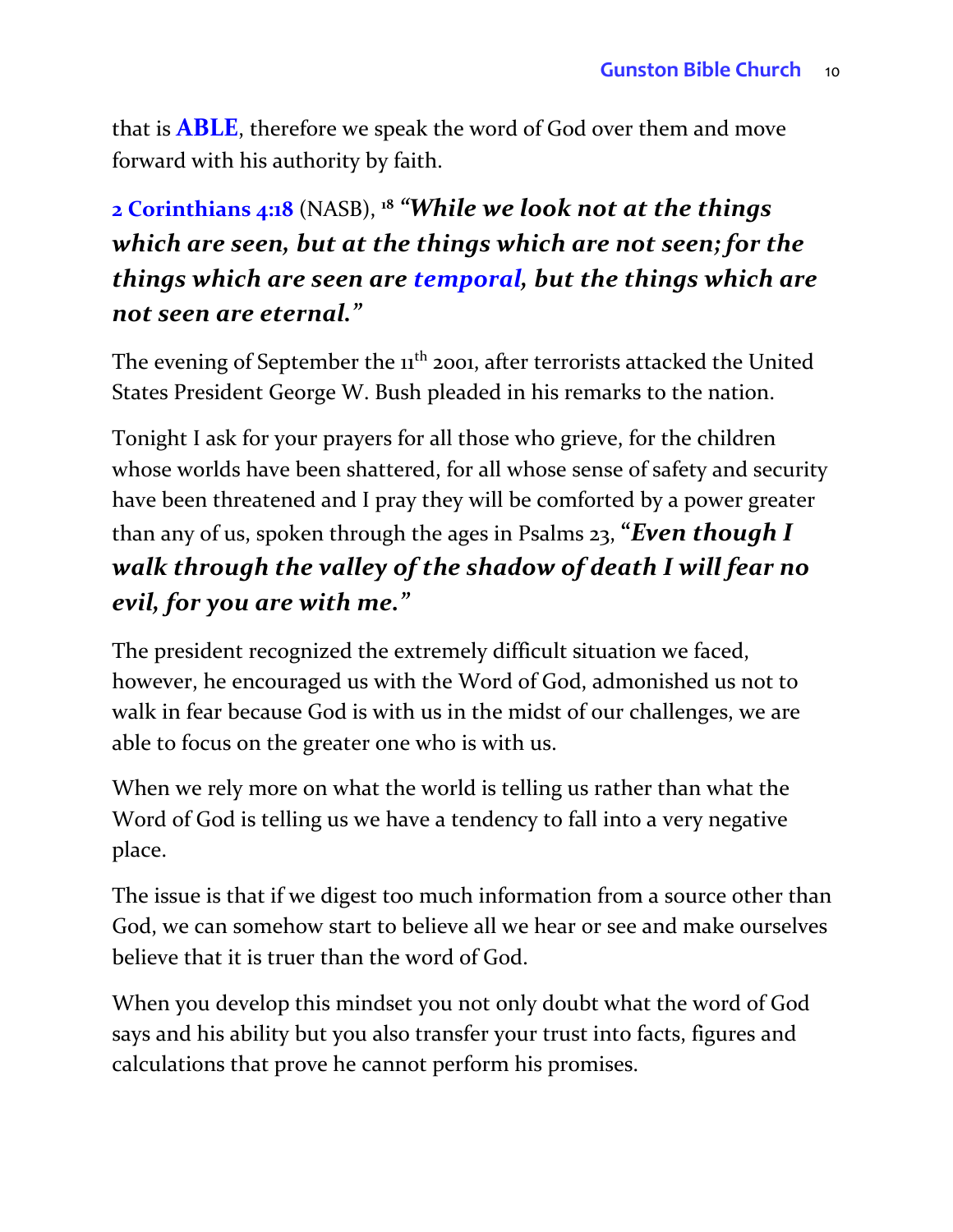Remember when the spies were sent into the promise land found in Numbers 13-14 the majority of them came back with the very negative (and yet true) report that the land is filled with giants and huge fortified cities that we can never take, and yet the two said, *"We should by all means go up and take possession of it, for we will surely overcome it, let us take the land as God has promised it to us."* 

**Who are we trusting today**, where is your source of strength and information?

We need to remember the power of his word to change your circumstances, when you overlook God you are inclined to adopt an attitude of pessimism because you begin to believe and account things as they naturally appear.

However when you place your trust in God and engage his promises for your life you rise above the circumstances and allows him work in and through us.

### **2 Timothy 1:7 (NASB),** *"For God has not given us a spirit of timidity, but of power and love and discipline."*

**Romans 8:15 (NASB), "***For you have not received a spirit of slavery leading to fear again, but you have received a spirit of adoption as sons by which we cry out, "Abba! Father!"*

**James 1:5-8 (NASB),** *<sup>5</sup> "But if any of you lacks wisdom, let him ask of God, who gives to all generously and without reproach, and it will be given to him. <sup>6</sup>But he must ask in faith without any doubting, for the one who doubt is like the surf of the sea, driven and tossed by the wind. <sup>7</sup> For that man ought not to expect that he will receive anything from the Lord, <sup>8</sup> being a double-minded man, unstable in all his ways."*